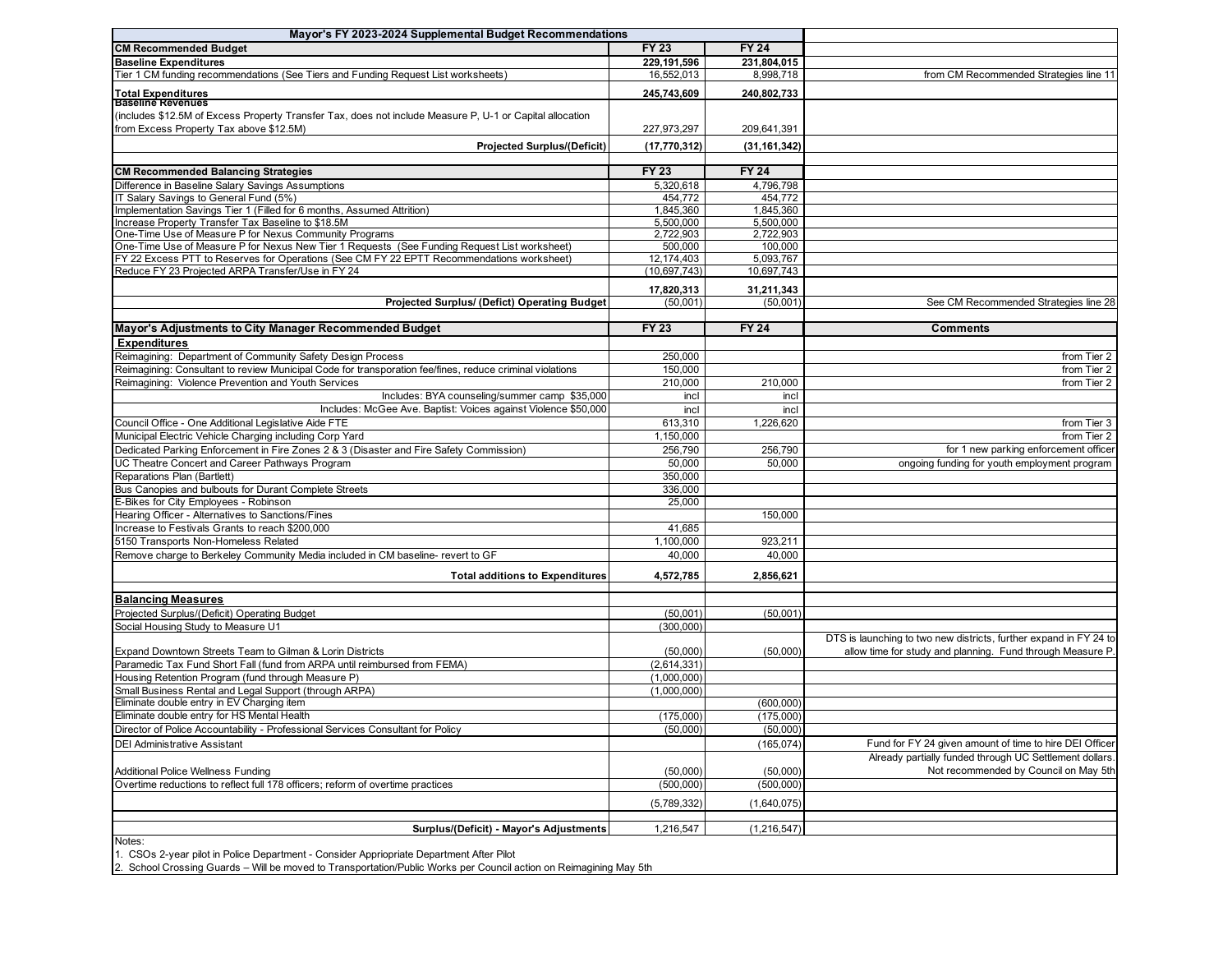| Special Fund/Ballot Measure Fund - Expenses                                                      |           |         |                                                                                                                                                                |
|--------------------------------------------------------------------------------------------------|-----------|---------|----------------------------------------------------------------------------------------------------------------------------------------------------------------|
| <b>Fund from Measure P</b>                                                                       |           |         |                                                                                                                                                                |
| Reimagining: Respite from Gender/Domestic Violence                                               | 220,000   | 220,000 |                                                                                                                                                                |
| Reimagining: Expand Downtown Streets Team                                                        |           |         | Expand Team as placement for low-level violations (e.g., vehicular<br>camping/parking and sidewalk ordinance infractions). Recommend<br>50.000 Measure P funds |
| Behavioral Health, Crisis Response, and Crisis-related Services Needs and Capacity Assessments   | 100,000   |         |                                                                                                                                                                |
| Expand Downtown Streets Team to Gilman and Lorin Districts                                       | 50,000    | 50,000  |                                                                                                                                                                |
| COVID-19 Emergency Housing Assistance - Housing Retention Program                                | 1,000,000 |         | From u-1                                                                                                                                                       |
| <b>Total Measure P</b>                                                                           | 1,370,000 | 320,000 |                                                                                                                                                                |
| <b>Fund from Measure U-1</b>                                                                     |           |         |                                                                                                                                                                |
| Social Housing Study (Taplin)                                                                    | 300,000   |         |                                                                                                                                                                |
| Anti-Displacement Programs (Legal Assistance, Housing Retention Program, Flexible Housing Funds) | 900,000   | 900,000 | Transfer to Measure P - Prevention                                                                                                                             |
| <b>Total Measure U-1</b>                                                                         | 1,200,000 | 900,000 |                                                                                                                                                                |
| Fund through ARPA                                                                                |           |         |                                                                                                                                                                |
| Paramedic Tax shortfall                                                                          | 2,614,331 |         |                                                                                                                                                                |
| Small Business Rental Assistance Grants and Legal Support                                        | 1,000,000 |         |                                                                                                                                                                |
| <b>Total through ARPA</b>                                                                        | 3,614,331 |         |                                                                                                                                                                |
|                                                                                                  |           |         |                                                                                                                                                                |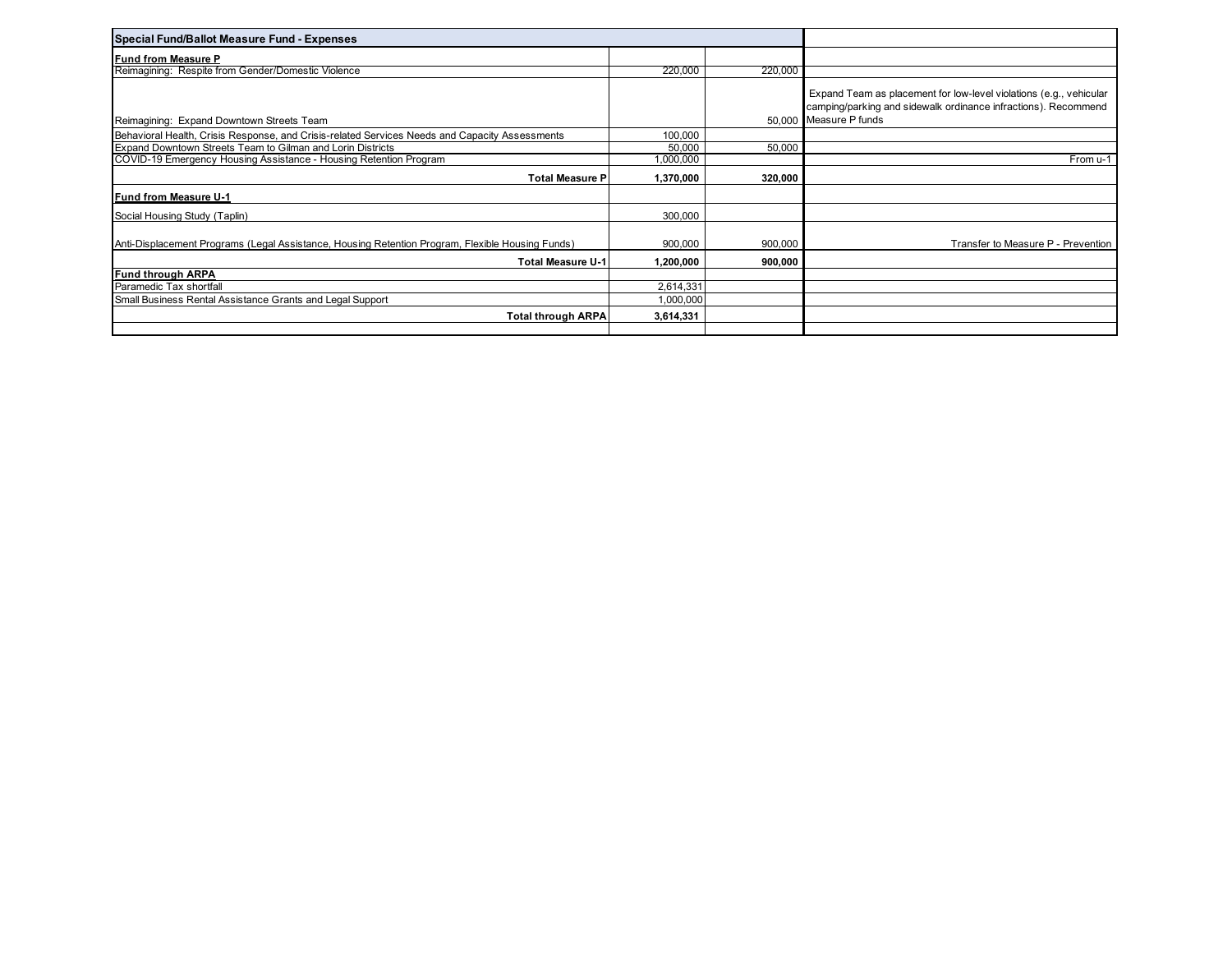| <b>MEASURE P FY 23 &amp; FY 24 PROPOSED BUDGET</b>               |                     |                                                                      |                     |                      |                      |                      |  |
|------------------------------------------------------------------|---------------------|----------------------------------------------------------------------|---------------------|----------------------|----------------------|----------------------|--|
|                                                                  | FY 2019             | <b>FY 2020</b><br><b>FY 2021</b><br><b>FY 2022</b><br><b>FY 2023</b> |                     |                      |                      | <b>FY 2024</b>       |  |
|                                                                  | <b>Actuals</b>      | <b>Actual</b>                                                        | <b>Actual</b>       | <b>Revised</b>       | <b>Estimate</b>      | <b>Estimate</b>      |  |
| <b>Revenues</b>                                                  |                     |                                                                      |                     |                      |                      |                      |  |
| <b>Beginning Fund Balance</b>                                    |                     | \$2,932,313                                                          | \$9,859,779         | \$17,032,464         | \$17,197,648         | \$12,094,977         |  |
| Measure P Revenues*                                              | 2,932,313           | 9,512,603                                                            | 10,919,576          | 17,070,110           | 11,810,614           | 12,283,038           |  |
| <b>Total Revenues and Balance of Funds</b>                       | 2,932,313           | 12,444,916                                                           | 20,779,355          | 34,102,574           | 29,008,262           | 24,378,015           |  |
| <b>LESS: Total Expenses</b>                                      | 0                   | 2,585,137                                                            | 3,746,891           | 16,904,927           | 16,913,285           | 15,878,660           |  |
| <b>Personnel Costs</b>                                           | 0                   | 118,521                                                              | 155,753             | 336,952              | 695,730              | 722,413              |  |
| <b>CMO: Homeless Services Coordinator</b>                        |                     |                                                                      |                     |                      | 196,348              | 202,899              |  |
| Finance: Accountant II                                           |                     | 0                                                                    | 70,784              | 158,319              | 178,858              | 193.441              |  |
| Finance: Contract Staffing                                       |                     | 38,266                                                               |                     | $\Omega$             | 0                    | $\Omega$             |  |
| <b>HHCS: Community Services Specialist II</b>                    |                     | 80,255                                                               | 84,969              | 178,633              | 0                    | $\Omega$             |  |
| HHCS: 50% Senior Management Analyst                              |                     | 0                                                                    | $\Omega$            | 0                    | 113,085              | 116,560              |  |
| HHCS: 2 Year Limited Term Community Services Specialist II       |                     |                                                                      |                     |                      |                      |                      |  |
| Manage Project RoomKey implementation, encampment grant-         |                     |                                                                      |                     |                      | 207,439              | 209,513              |  |
| <b>Tier 1 Funding Recommendation</b>                             |                     |                                                                      |                     |                      |                      |                      |  |
| <b>Non-Personnel Costs/Program Expenses</b>                      | $\boldsymbol{o}$    | 2,466,616                                                            | 3,591,138           | 16,567,975           | 16,217,555           | 15,156,247           |  |
| Fire: 5150 Response & Transport                                  | 0                   | 846,616                                                              | 1,601,639           | 2,400,000            | 1,900,000            | 1,900,000            |  |
| Dorothy Day House Shelter                                        | 0                   | 0                                                                    | 300,000             | 566,000              | 566,000              | 566,000              |  |
| Dorothy Day House Drop In<br>Pathways STAIR Center               | $\overline{0}$<br>0 | 0<br>0                                                               | 21,340<br>1,200,000 | 182,000<br>1,499,525 | 182,000<br>2,499,525 | 182,000<br>2,499,525 |  |
| No Place Like Home                                               | 0                   | $\Omega$                                                             | $\Omega$            | 0                    | 128,750              | 128,750              |  |
| Hope Center - Mental Health Services                             |                     |                                                                      |                     |                      | 71,250               | 71,250               |  |
| Coordinated Entry System                                         | 0                   | 0                                                                    | 0                   | 1.000.000            | 1,000,000            | 1,000,000            |  |
| <b>BDIC Locker Program</b>                                       | 0                   | $\overline{0}$                                                       | 25,000              | 50,000               | 50,000               | 50,000               |  |
| LifeLong Medical - Street Medicine                               | 0                   | 0                                                                    | $\Omega$            | 525,000              | 525,000              | 525,000              |  |
| <b>YSA Tiny Home</b>                                             | 0                   | 0                                                                    | 117,000             | 78,000               | 78,000               | 78,000               |  |
| DBA- Homeless Outreach Worker                                    | 0                   | 20.000                                                               | 40,000              | 40,000               | 40,000               | 40,000               |  |
| Downtown Streets Team                                            | $\overline{0}$      | 0                                                                    | 111,243             | 225,000              | 225,000              | 225,000              |  |
| Downtown Streets Team- Reimagining Public Safety (Expand         |                     |                                                                      |                     |                      |                      | 50,000               |  |
| Downtown Streets Teams as placement for low-level violations)-   |                     |                                                                      |                     |                      |                      |                      |  |
| <b>Tier 1 Funding Recommendation</b>                             |                     |                                                                      |                     |                      |                      |                      |  |
| Downtown Street Team-Enhanced services around commercial         |                     |                                                                      |                     |                      | 50,000               | 50,000               |  |
| and industrial areas in the Gilman/Lorin District 2/week Tier 1  |                     |                                                                      |                     |                      |                      |                      |  |
| <b>Funding Recommendation</b>                                    |                     |                                                                      |                     |                      |                      |                      |  |
| Shelter at 742 Grayson Street                                    |                     |                                                                      | 86,633              | 1,002,000            | 1,011,900            | 1,011,900            |  |
| Project Homekey                                                  | $\mathbf 0$         | $\mathbf 0$                                                          | 0                   | 7,400,000            | $\Omega$             | $\Omega$             |  |
| Permanent Housing Subsidies / Shallow Subsidies                  | 0                   | 0                                                                    | 0                   | 650,000              | 1,600,000            | 1,600,000            |  |
| 1367 University Avenue Step Up Housing Project                   | 0                   | 0                                                                    | 0                   | 0                    | 1,133,244            | 900,000              |  |
| HHCS: Square One Hotel Vouchers                                  | 0                   | 0                                                                    | 0                   | $\mathbf 0$          | 0                    | n                    |  |
| Training and Evaluation                                          | 0                   | $\overline{0}$                                                       | $\Omega$            | 50,000               | 133,334              | 133,334              |  |
| Homeless Response Team                                           | 0                   | $\Omega$                                                             | 88,283              | 900,450              | 918,149              | 920,085              |  |
| <b>Berkeley Relief Fund</b><br><b>Portable Toilets</b>           | 0                   | 1,600,000                                                            | $\Omega$            | 0                    | $\mathbf{0}$         | 0                    |  |
| Berkeley Emergency Storm Shelter                                 |                     |                                                                      |                     |                      | 96,000<br>186,500    | 96,000<br>186,500    |  |
| One-Time Use for Nexus Funding Community Agencies Providing      |                     |                                                                      |                     |                      | 2,722,903            | 2,722,903            |  |
| <b>Homelessness Services</b>                                     |                     |                                                                      |                     |                      |                      |                      |  |
| Reimagining Public Safety: Conduct a service needs assessment    |                     |                                                                      |                     |                      | 100,000              | $\overline{0}$       |  |
| based on 911 and non-911 calls for service, dispatch, and        |                     |                                                                      |                     |                      |                      |                      |  |
| response and capacity assessment of crisis response and crisis-  |                     |                                                                      |                     |                      |                      |                      |  |
| related services. Tier 1 Funding Recommendation                  |                     |                                                                      |                     |                      |                      |                      |  |
|                                                                  |                     |                                                                      |                     |                      |                      |                      |  |
| <b>Housing Retention Program</b>                                 |                     |                                                                      |                     |                      | 1,000,000            |                      |  |
| Reimagining: Respite from Gender/Domestic Violence               |                     |                                                                      |                     |                      | 220,000              | 220,000              |  |
|                                                                  |                     |                                                                      |                     |                      |                      |                      |  |
|                                                                  |                     |                                                                      |                     |                      |                      |                      |  |
| Consultant to review and develop a social housing policy. Tier 1 |                     |                                                                      |                     |                      |                      |                      |  |
| <b>Funding Recommendation</b>                                    |                     |                                                                      |                     |                      |                      |                      |  |
| <b>Fiscal Year Surplus (Shortfall)</b>                           | 2,932,313           | 6,927,466                                                            | 7,172,686           | 165,183              | (5, 102, 671)        | (3,595,622)          |  |
| <b>Ending Fund Balance</b>                                       | \$2,932,313         | \$9,859,779                                                          | \$17,032,464        | \$17,197,648         | \$12,094,977         | \$8,499,355          |  |